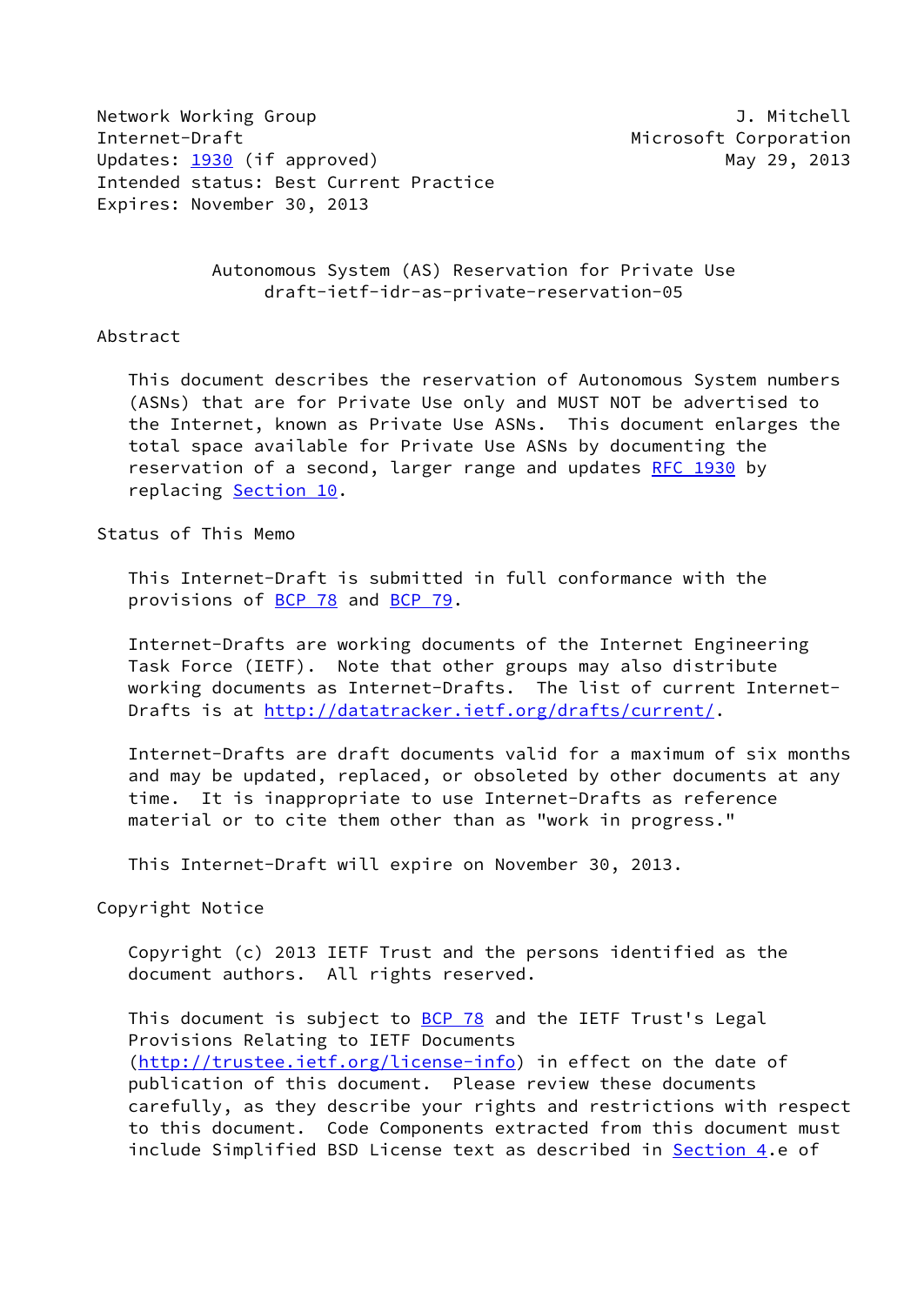| Internet-Draft |  |  | Private Use AS Reservation | May 2013 |
|----------------|--|--|----------------------------|----------|
|----------------|--|--|----------------------------|----------|

 the Trust Legal Provisions and are provided without warranty as described in the Simplified BSD License.

# <span id="page-1-1"></span>[1](#page-1-1). Introduction

 The original IANA reservation of Autonomous System Numbers (ASNs) for Private Use was a block of 1023 ASNs. This was also documented by IETF in Section [10 of \[RFC1930\]](https://datatracker.ietf.org/doc/pdf/rfc1930#section-10). Since the time when that range was reserved, Border Gateway Protocol (BGP), documented in [\[RFC4271](https://datatracker.ietf.org/doc/pdf/rfc4271)], has seen deployment in new application domains, such as datacenter networks, which require a larger Private Use AS Space.

 Since the introduction of BGP Support for Four-octet AS Number Space [\[RFC6793](https://datatracker.ietf.org/doc/pdf/rfc6793)], the total size of the ASN space has increased dramatically, and a larger subset of the space should be available to network operators to deploy in these Private Use cases. The existing range of Private Use ASNs is widely deployed and the ability to renumber this resource in existing networks cannot be coordinated given these ASNs by definition are not registered. Therefore this documents the existing Private Use ASN reservation, while also introducing a second, larger range that can also be utilized.

<span id="page-1-2"></span>[2](#page-1-2). Requirements Language

 The key words "MUST", "MUST NOT", "REQUIRED", "SHALL", "SHALL NOT", "SHOULD", "SHOULD NOT", "RECOMMENDED", "MAY", and "OPTIONAL" in this document are to be interpreted as described in [RFC 2119 \[RFC2119](https://datatracker.ietf.org/doc/pdf/rfc2119)].

<span id="page-1-3"></span>[3](#page-1-3). Private Use ASNs

 To allow the continued growth of usage of the BGP protocol in new network applications that utilize Private Use ASNs, two ranges of ASNs are reserved by this document in **Section 6.** The first, which was previously defined in [[RFC1930](https://datatracker.ietf.org/doc/pdf/rfc1930)] out of the original 16-bit Autonomous System range, and a second, larger range out of the higher part of the Four-Octet AS Number Space [\[RFC6793](https://datatracker.ietf.org/doc/pdf/rfc6793)].

<span id="page-1-0"></span>[4](#page-1-0). Operational Considerations

 If Private Use ASNs are used and prefixes are originated from these ASNs, Private Use ASNs MUST be removed from AS path attributes (including AS4\_PATH if utilizing four-octet AS number space) before being advertised to the global Internet. Operators SHOULD ensure all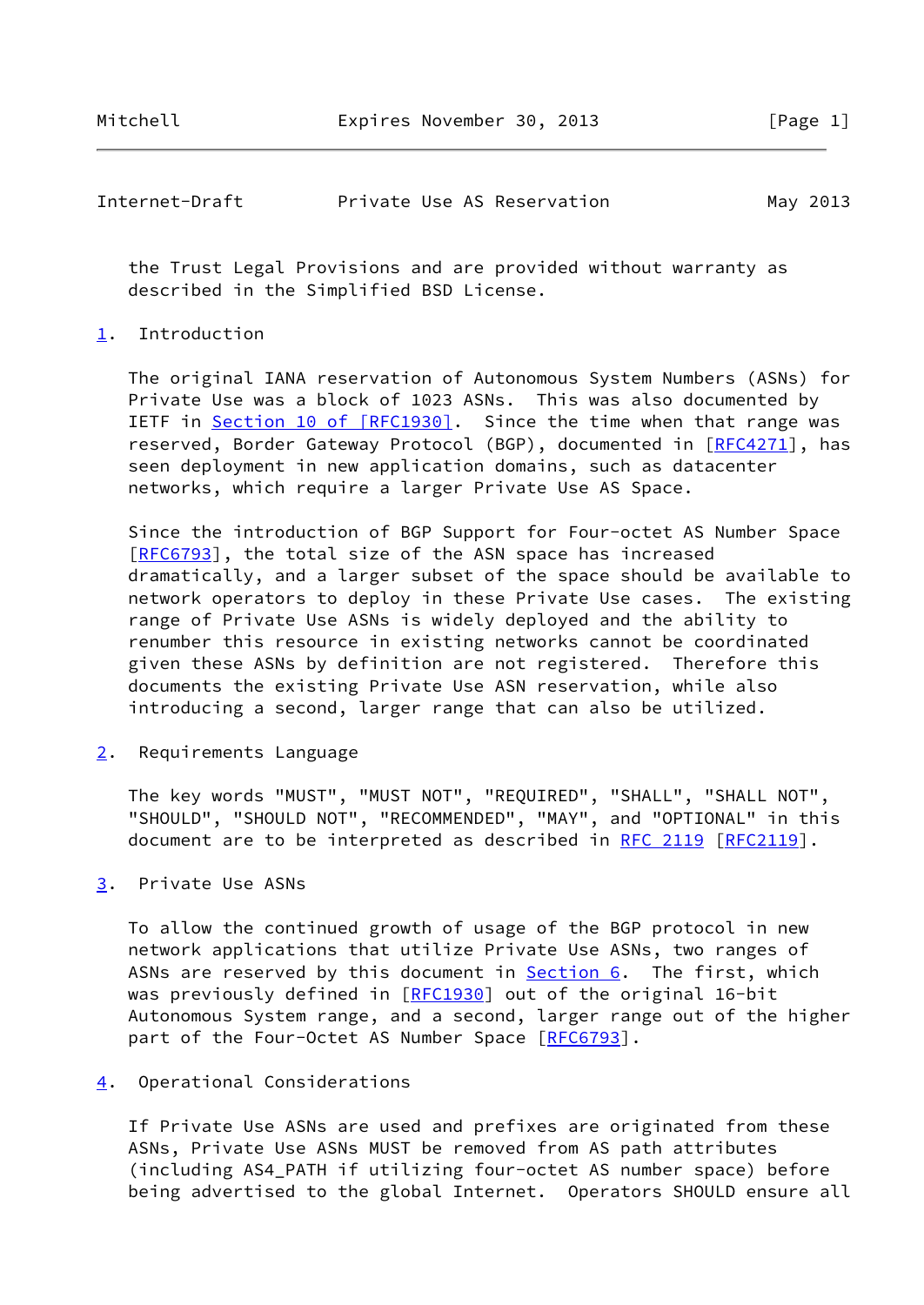EBGP speakers support [[RFC6793](https://datatracker.ietf.org/doc/pdf/rfc6793)] and ensure any implementation specific features that recognize Private Use ASNs have been updated to recognize both ranges prior to making use of the newer, numerically higher range of Private Use ASNs in the four-octet AS number space. Some existing implementations that remove Private Use

Mitchell **Expires November 30, 2013** [Page 2]

Internet-Draft Private Use AS Reservation May 2013

 ASNs from the AS\_PATH are known to not remove Private Use ASNs if the AS\_PATH contains a mixture of Private Use and Non-Private Use ASNs. If such implementations have not been updated to recognize the new range of ASNs in this document and a mix of old and new range Private Use ASNs exist in the AS4\_PATH, these implementations will likely cease to remove any Private Use ASNs from either of the AS path attributes. Normal AS path filtering MAY also be used to prevent prefixes originating from Private Use ASNs from being advertised to the global Internet.

## <span id="page-2-1"></span>[5](#page-2-1). Acknowledgements

 The author would like to acknowledge Christopher Morrow, Jason Schiller, and John Scudder for their advice on how to pursue this change. The author would also like to thank Brian Dickson, David Farmer, Jeffrey Haas, Nick Hilliard, Joel Jaeggli, Warren Kumari, and Jeff Wheeler for their comments and suggestions.

<span id="page-2-0"></span>[6](#page-2-0). IANA Considerations

 [Note to IANA, this paragraph to be removed upon publication: The IANA should update the "16-bit Autonomous System Numbers" registry to reference this RFC for the existing Private Use reservation. The end of the "32-bit Autonomous System Numbers" range will be reserved for Private Use, and a size of 94,967,295 (value to replace TBD1 below) corresponding to the range of 4200000000 (value to replace TBD2 below) to 4294967294 (value to replace TBD3 below). Text after this sentence should be published in the document.]

 IANA has reserved, for Private Use, a contiguous block of 1023 Autonomous System numbers from the "16-bit Autonomous System Numbers" registry, namely 64512 - 65534 inclusive.

 IANA has also reserved, for Private Use, a contiguous block of TBD1 Autonomous System numbers from the "32-bit Autonomous System Numbers" registry, namely TBD2 - TBD3 inclusive.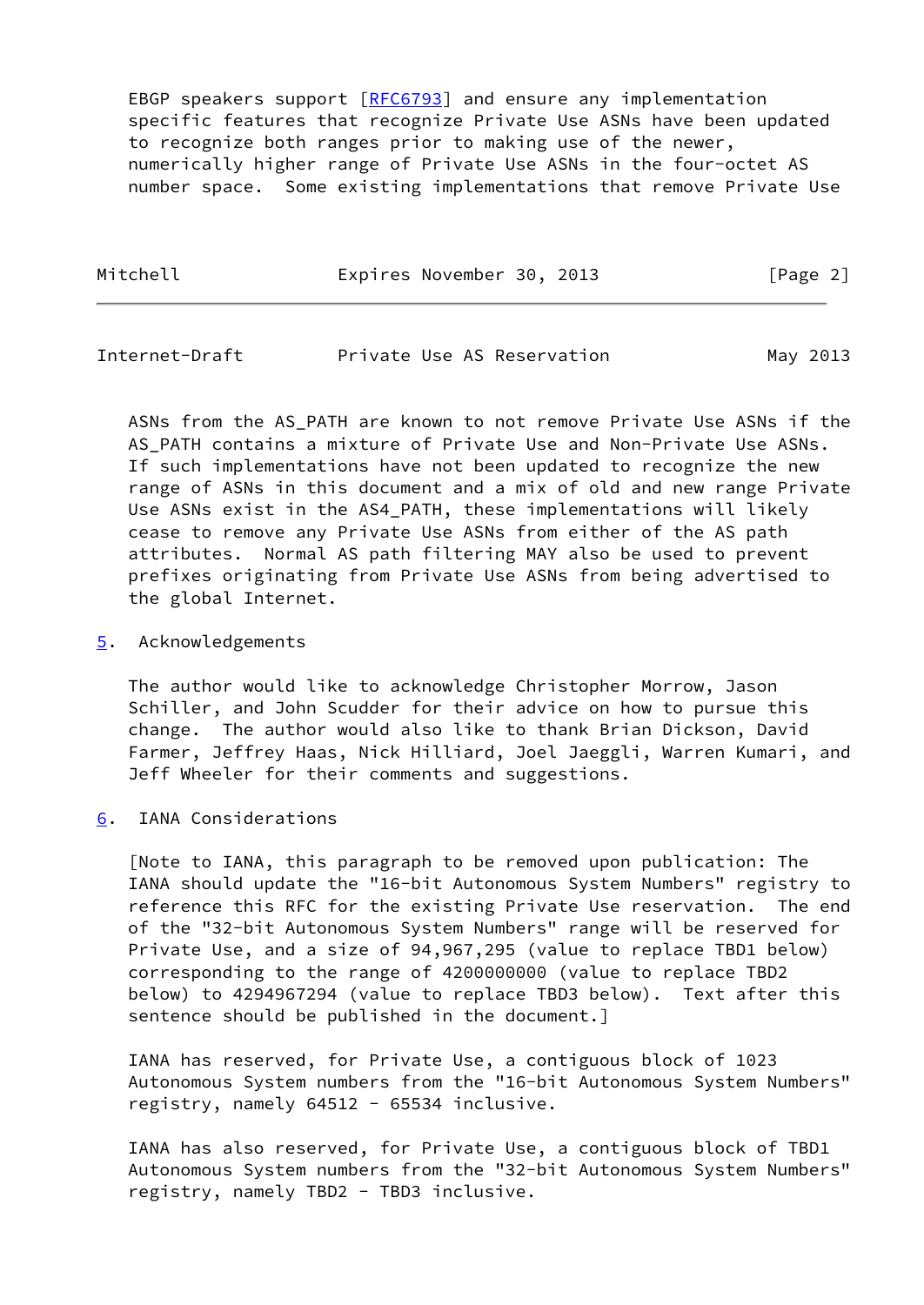These reservations have been documented in the IANA Autonomous System Numbers Registry [\[IANA.AS](#page-3-0)].

<span id="page-3-1"></span>[7](#page-3-1). Security Considerations

 Private Use ASNs do not raise any unique security concerns. Loss of connectivity might result from inappropriate use of them, specifically outside of a single organization, since they are not globally unique. This loss of connectivity is limited to the organization using Private Use ASNs inappropriately or without reference to [Section 4](#page-1-0). General BGP security considerations are

| Mitchell |  | Expires November 30, 2013 |  |  | [Page 3] |
|----------|--|---------------------------|--|--|----------|
|----------|--|---------------------------|--|--|----------|

| Internet-Draft | Private Use AS Reservation | May 2013 |
|----------------|----------------------------|----------|
|----------------|----------------------------|----------|

 discussed in [\[RFC4271](https://datatracker.ietf.org/doc/pdf/rfc4271)] and [[RFC4272\]](https://datatracker.ietf.org/doc/pdf/rfc4272). Identification of the originator of a route with a Private Use ASN in the AS path would have to be done by tracking the route back to the neighboring globally unique AS in the path or by inspecting other attributes.

- <span id="page-3-2"></span>[8](#page-3-2). References
- <span id="page-3-3"></span>[8.1](#page-3-3). Normative References
	- [RFC2119] Bradner, S., "Key words for use in RFCs to Indicate Requirement Levels", [BCP 14](https://datatracker.ietf.org/doc/pdf/bcp14), [RFC 2119](https://datatracker.ietf.org/doc/pdf/rfc2119), March 1997.
	- [RFC4271] Rekhter, Y., Li, T., and S. Hares, "A Border Gateway Protocol 4 (BGP-4)", [RFC 4271](https://datatracker.ietf.org/doc/pdf/rfc4271), January 2006.
	- [RFC6793] Vohra, Q. and E. Chen, "BGP Support for Four-Octet Autonomous System (AS) Number Space", [RFC 6793](https://datatracker.ietf.org/doc/pdf/rfc6793), December 2012.

<span id="page-3-4"></span>[8.2](#page-3-4). Informative References

- <span id="page-3-0"></span> [IANA.AS] IANA, "Autonomous System (AS) Numbers", May 2013, <[http://www.iana.org/assignments/as-numbers/>](http://www.iana.org/assignments/as-numbers/).
- [RFC1930] Hawkinson, J. and T. Bates, "Guidelines for creation, selection, and registration of an Autonomous System (AS)", [BCP 6,](https://datatracker.ietf.org/doc/pdf/bcp6) [RFC 1930](https://datatracker.ietf.org/doc/pdf/rfc1930), March 1996.
- [RFC4272] Murphy, S., "BGP Security Vulnerabilities Analysis", [RFC](https://datatracker.ietf.org/doc/pdf/rfc4272)